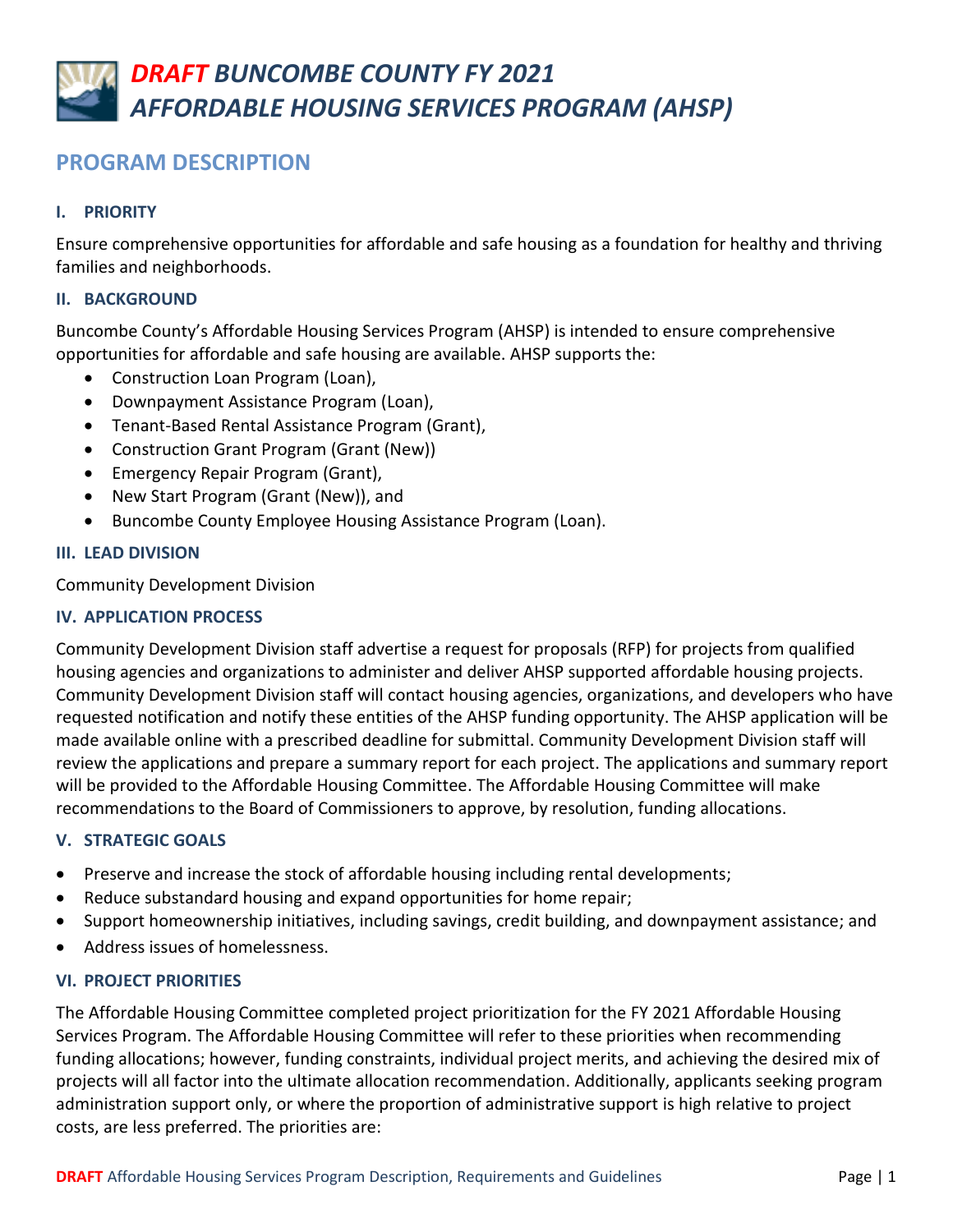- 1. Construction Loans for Multifamily Developments with Units for Sale;
- 2. Construction Loans for Multifamily Developments with Units for Rent and Which Seek Low Income Housing Tax Credit (LIHTC) Funding;
- 3. Construction Loans for Multifamily Developments with Units for Rent and Which Do Not Seek Low Income Housing Tax Credit (LIHTC) Funding;
- 4. Construction Loans for Single Family Units for Sale;
- 5. Downpayment Assistance Program Loans;
- 6. Tenant Based Rental Assistance Program Grants;
- 7. Construction Grant Program Grants;
- 8. Emergency Repair Program Grants;
- 9. New Start Program Grants; and
- 10. Buncombe County Employee Housing Assistance Program Loans.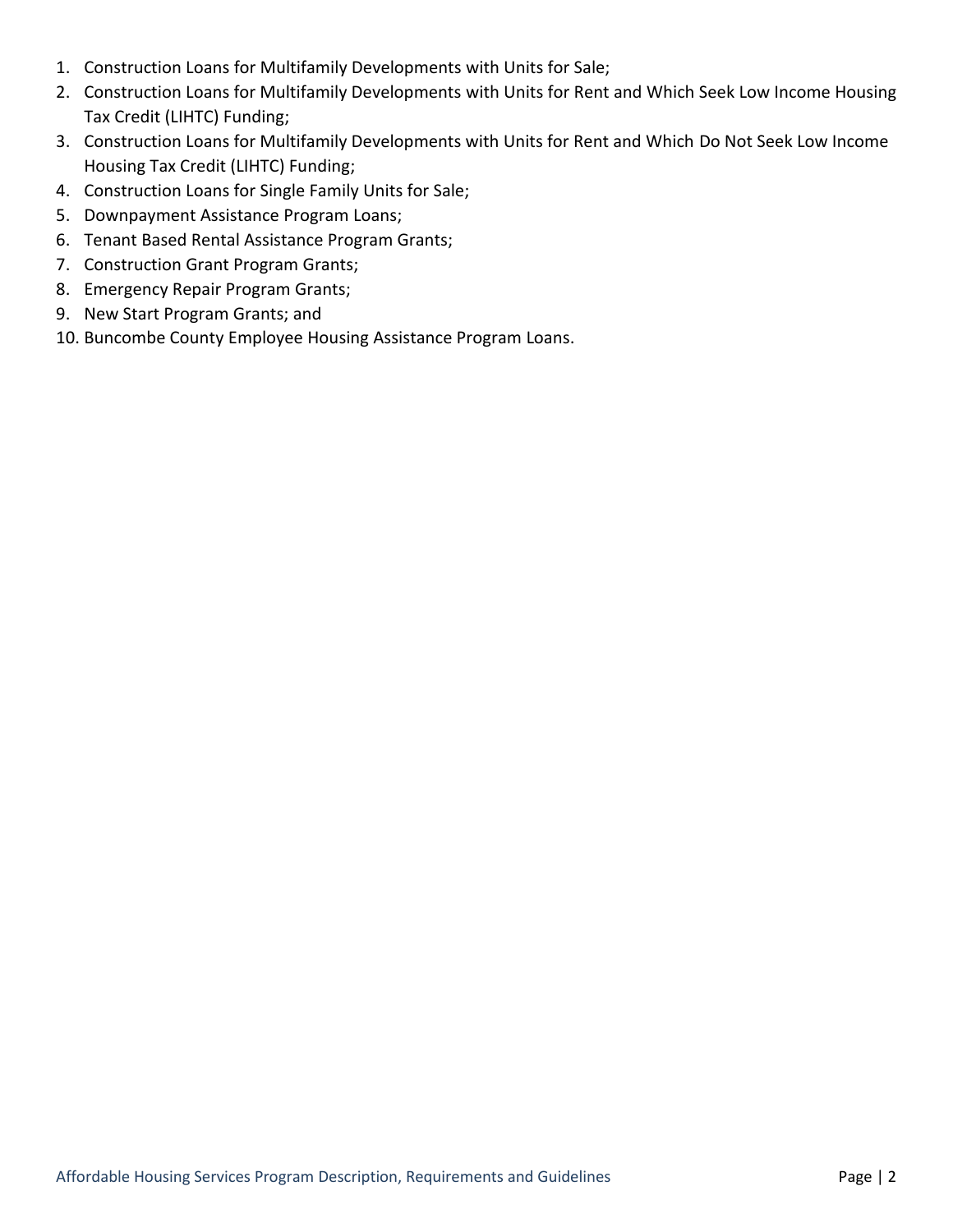# **PROGRAM REQUIREMENTS AND GUIDELINES**

## **I. APPLICANTS**

Applicants may be:

- For-profit corporations, partnerships, or sole proprietors;
- Private incorporated non-profit agencies with IRS  $501(c)(3)$  or similar designation; or
- Public non-profit agencies and governmental agencies, including Buncombe County (which may directly operate AHSP projects).

Applicants may not be individuals seeking to build an individual unit for their individual family.

#### **II. INSTRUCTIONS FOR SUBMITTING APPLICATIONS**

Applicants may apply online at [www.buncombecounty.org/apply.](http://www.buncombecounty.org/apply) Applicants should be familiar with all program requirements and guidelines described below at the time of application.

#### **III. ACTIVITIES**

The following activities are eligible:

- Construction (including site work and soft costs) of new affordable single-family or multifamily housing units for sale or rent (or non-revenue generating) which must meet state and local building codes and must be stick-built or system-built (modular);
- Conversion of existing non-residential structure(s) for affordable single-family or multifamily housing units for sale or rent (or non-revenue generating) which must meet state and local building codes and must be stick-built or system-built (modular);
- Downpayment assistance for income eligible homebuyers;
- Tenant-based rental assistance in connection with homelessness prevention;
- Emergency repair of single-family units for income eligible clients; and
- New start programs which provide opportunities for affordable and safe housing for healthy and thriving families and neighborhoods which are innovative in approach.

Eligible activities must take place outside the city limits of the City of Asheville but within Buncombe County (except for the construction of units for rent (or non-revenue generating)). The City of Asheville Trust Fund Program is available for activities taking place within the city limits of the City of Asheville.

## **IV. DEFINITION OF AFFORDABILITY**

To be considered affordable units, units for sale must be:

- Sold as affordable (within 30% of the buyer's income);
- Sold to an eligible homebuyer (a household income at or below 80% of Area Median Income (AMI) adjusted for household size as described in Table 1); and
- Have a maximum sales price as described in Table 2.

To be considered affordable rental units, units for rent must be:

- Rented at a rate not to exceed HUD's Fair Market Rent as described in Table 3; and
- Rented to eligible tenants (a household income at or below 80% of Area Median Income (AMI) adjusted for household size as described in Table 1).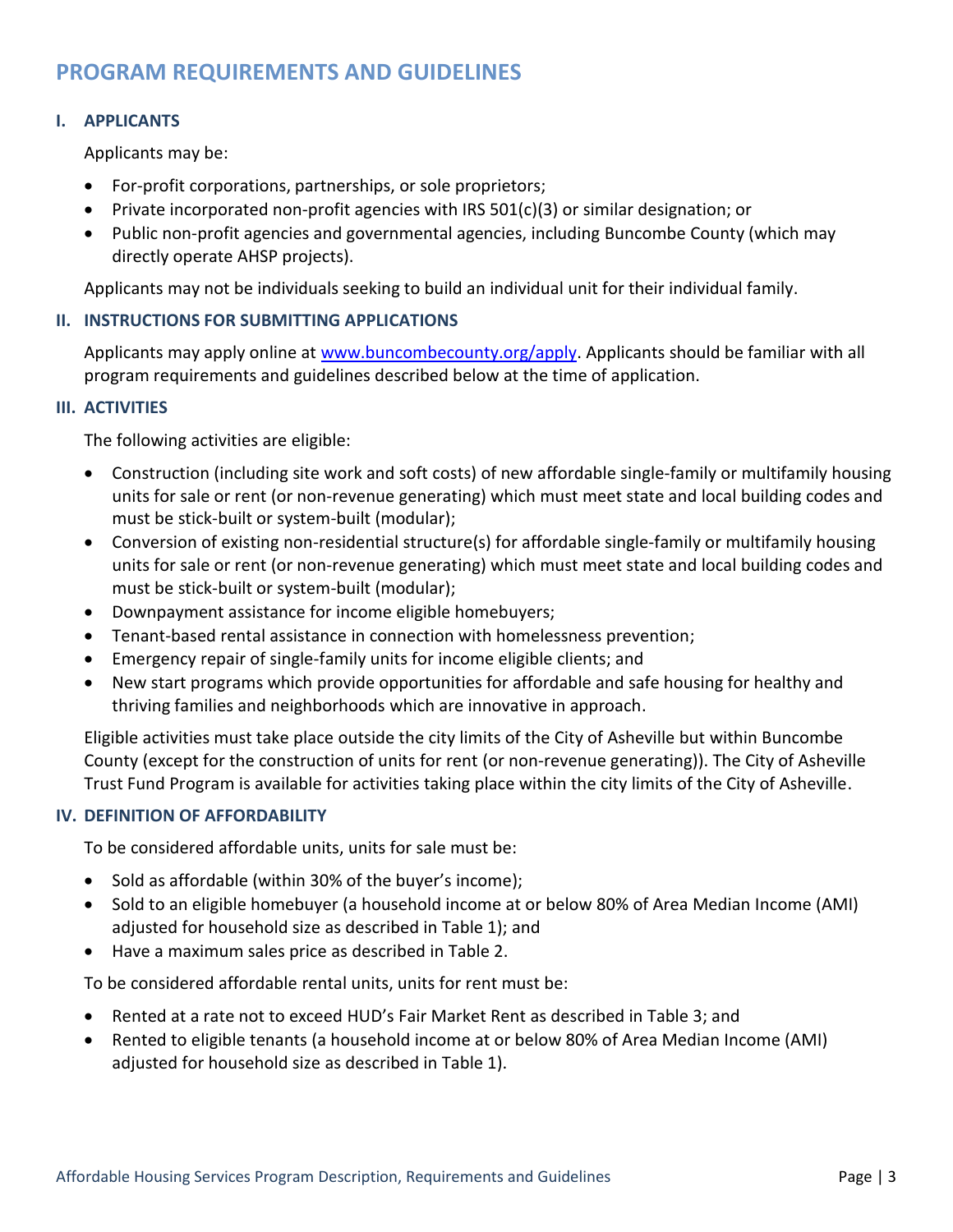| Table 1. HUD Household Income of 80% of<br>Area Median Income (AMI) Adjusted for |                           |  |
|----------------------------------------------------------------------------------|---------------------------|--|
| Household Size <sup>1</sup>                                                      |                           |  |
| <b>Household Size</b>                                                            | 80% of Median Income 2020 |  |
| 1                                                                                | \$40,150                  |  |
| 2                                                                                | \$45,850                  |  |
| 3                                                                                | \$51,600                  |  |
| 4                                                                                | \$57,300                  |  |
| 5                                                                                | \$61,900                  |  |
| 6                                                                                | \$66,500                  |  |
| Note: Median income for a family of four is \$72,500.                            |                           |  |

| Table 2. HUD Maximum Sales Price Limit <sup>2</sup> |           |  |  |
|-----------------------------------------------------|-----------|--|--|
| <b>Maximum Sales Price</b>                          | \$257,000 |  |  |

| Table 3. HUD Fair Market Rent <sup>3</sup> |                         |  |  |
|--------------------------------------------|-------------------------|--|--|
| <b>Unit Type</b>                           | <b>Fair Market Rent</b> |  |  |
| Efficiency                                 | \$1,039                 |  |  |
| One Bedroom                                | \$1,045                 |  |  |
| Two Bedroom                                | \$1,255                 |  |  |
| Three Bedroom                              | \$1,717                 |  |  |
| Four Bedroom                               | \$2,203                 |  |  |

## **V. PROJECT AND REIMBURSEMENT TIMEFRAME**

Construction and conversion projects must be scheduled to break ground within 12 months of submission of an application and begin requesting reimbursement within 18 months of submission of an application. All other projects must complete expenditures and request reimbursement within 12 months of submission of an application.

## **VI. CONSTRUCTION LOAN PROGRAM**

NEW CONSTRUCTION PROGRAM AND LOAN TERMS: UNITS FOR SALE

- Eligible Applicants: For-profit corporations, partnerships, or sole proprietors; private incorporated nonprofit agencies with IRS  $501(c)(3)$  or similar designation; or public non-profit agencies
- Maximum Loan Amount: \$ \$10,000 per affordable unit
- Uses: Affordable unit construction, infrastructure improvements, professional services, and costs of permitting
- Form: Construction loan secured by a lien on the property being assisted
- Term and Interest Rate: Five (5) years or until the property is sold, whichever occurs first. Fully amortizing at an interest rate of 2.5%

 $\overline{a}$ 

<sup>1</sup> 80% Income from HUD's 2020 Income Limits Summary Table.

<sup>&</sup>lt;sup>2</sup> Maximum Sales Price from HUD's 2020 HOME and Housing Trust Fund Homeownership Sales Price Limits Table.

<sup>3</sup> Fair Market Rent for All Bedroom Sizes from HUD's 2020 Fair Market Rent Documentation System.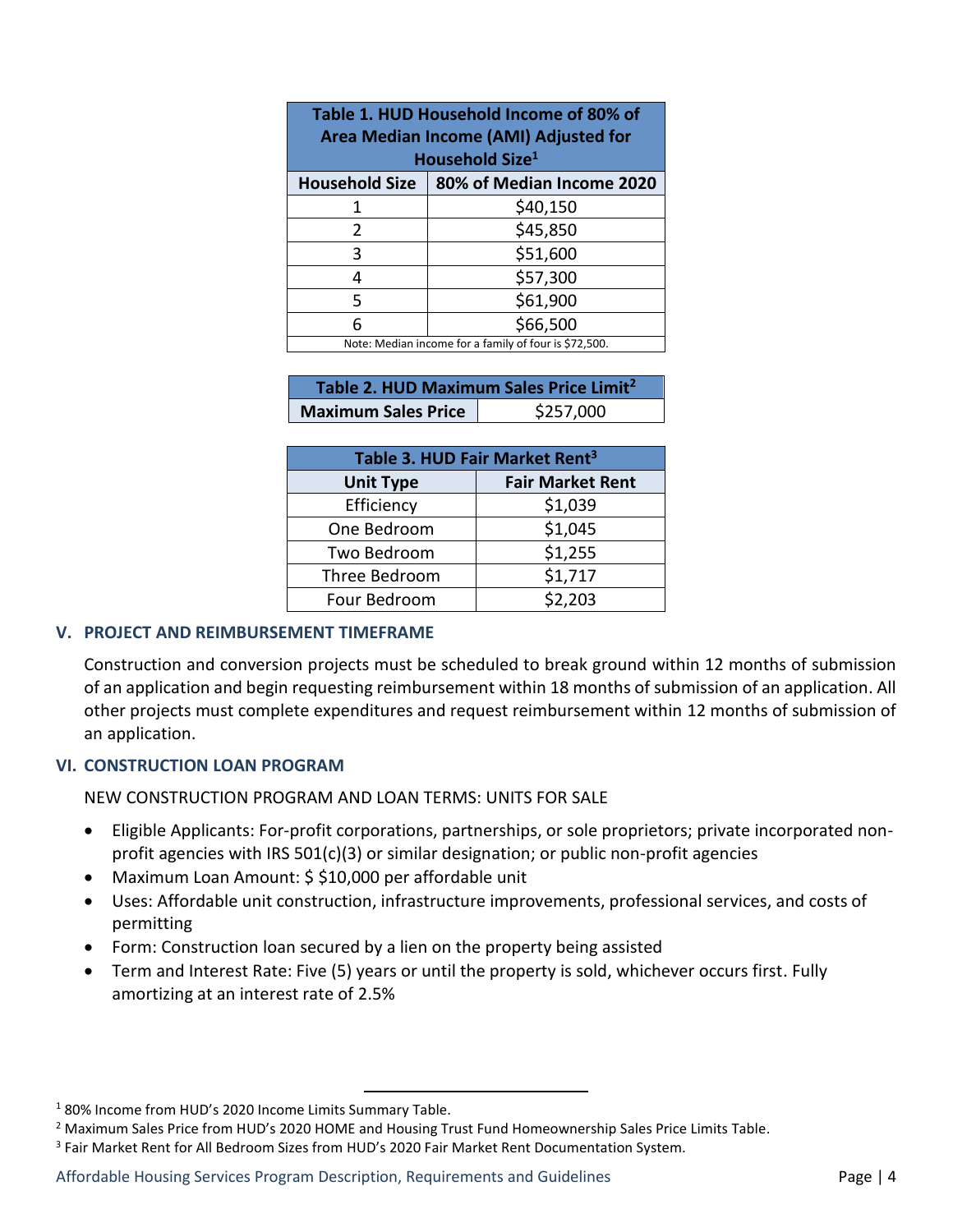NEW CONSTRUCTION PROGRAM AND LOAN TERMS: UNITS FOR RENT

- Eligible Applicants: For-profit corporations, partnerships, or sole proprietors; private incorporated nonprofit agencies with IRS  $501(c)(3)$  or similar designation; or public non-profit agencies
- Maximum Loan Amount: \$10,000 per affordable unit
- Uses: Affordable unit construction, infrastructure improvements, professional services, and costs of permitting
- Form: Construction loan secured by a lien on the property being assisted
- Term and Interest Rate: See Table 4. Term and Interest Rate Options: Units for Rent.

# CONVERSION CONSTRUCTION PROGRAM AND LOAN TERMS: UNITS FOR SALE

- Eligible Applicants: For-profit corporations, partnerships, or sole proprietors; private incorporated nonprofit agencies with IRS  $501(c)(3)$  or similar designation; or public non-profit agencies
- Maximum Loan Amount: \$10,000 per affordable unit, based on a licensed contractor's estimate of required repairs to bring the units up to building code and including service delivery and administration costs in the estimates
- Uses: Affordable unit repairs, infrastructure improvements, professional services, and costs of permitting
- Form: Construction loan secured by a lien on the property being assisted
- Term and Interest Rate: Five (5) years or until the property is sold, whichever occurs first. Fully amortizing at an interest rate of 2.5%

# CONVERSION CONSTRUCTION PROGRAM AND LOAN TERMS: UNITS FOR RENT

- Eligible Applicants: For-profit corporations, partnerships, or sole proprietors; private incorporated nonprofit agencies with IRS  $501(c)(3)$  or similar designation; or public non-profit agencies
- Maximum Loan Amount: \$10,000 per affordable unit, based on a licensed contractor's estimate of required repairs to bring the units up to building code and including service delivery and administration costs in the estimates
- Uses: Affordable unit repairs, infrastructure improvements, professional services, and costs of permitting
- Form: Construction loan secured by a lien on the property being assisted
- Term and Interest Rate: See Table 4. Term and Interest Rate Options: Units for Rent.

| Table 4. Term and Interest Rate Options: Units for Rent |                                         |                                      |  |
|---------------------------------------------------------|-----------------------------------------|--------------------------------------|--|
|                                                         | <b>Interest Rate</b>                    | <b>Interest Rate</b>                 |  |
| <b>Term (Years)</b>                                     | (Annual Principal and Interest Payment) | (Interest Only Payment with Balloon) |  |
|                                                         | 2.50%                                   | 3.00%                                |  |
| 10                                                      | 2.75%                                   | 3.25%                                |  |
| 15                                                      | 3.25%                                   | 3.75%                                |  |
| 20                                                      | 3.75%                                   | 4 25%                                |  |

# CONSTRUCTION AND CONVERSION LOAN AGREEMENTS

Loan agreements shall be executed between the County and applicant with specific conditions depend on the project type. Loan agreements shall include and require:

- Applicants submit regular progress reports;
- Applicants provide record access by Buncombe County staff;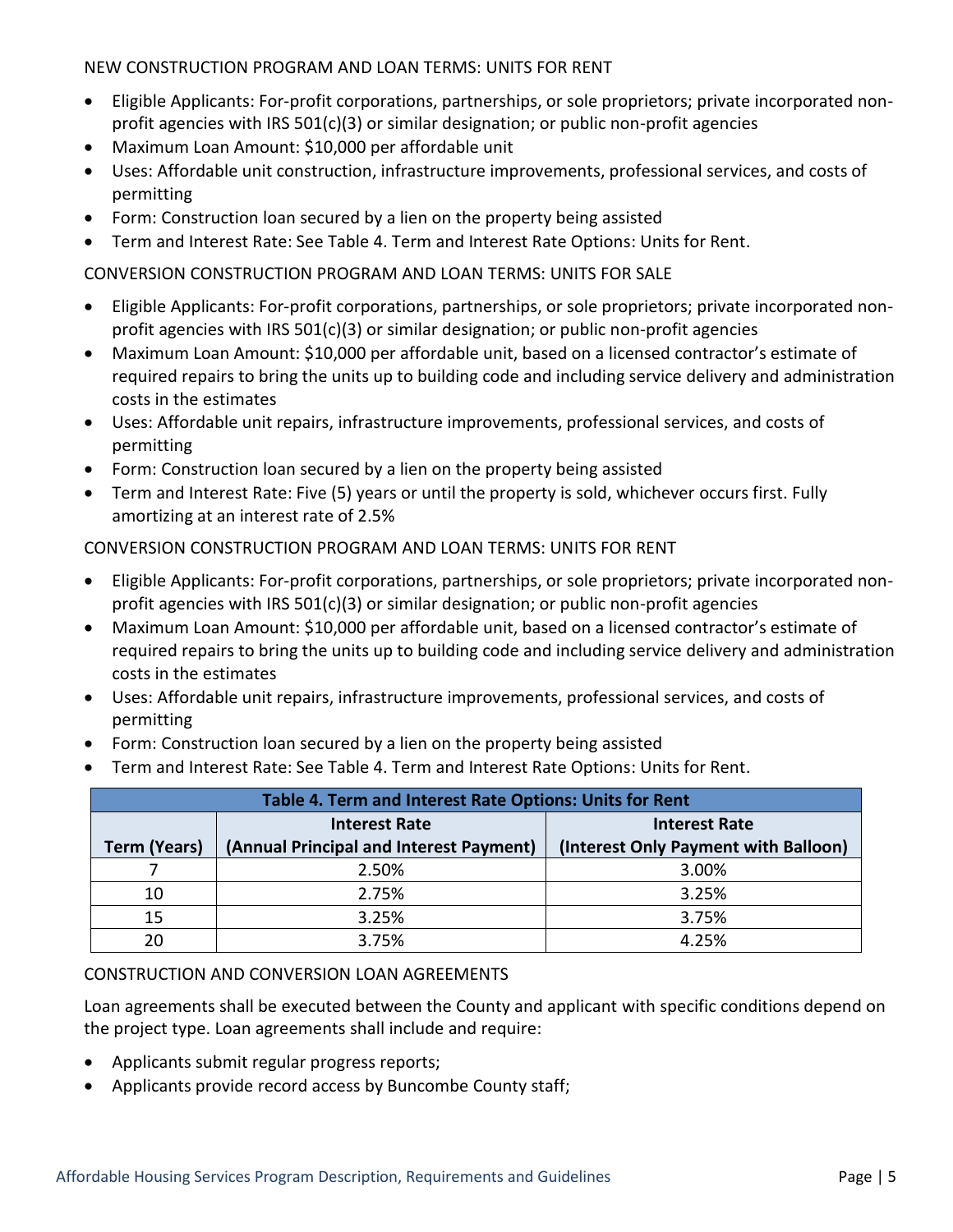- Applicants abide by Fair Housing and Equal Rights Opportunity principles adherence requirements (which prohibit discrimination based on race, color, age, sex, gender, religion, national origin, disability, or family status);
- Applicants units constructed or converted be openly marketed to ensure fair housing choices;
- Applicants describe income limits of occupants/owners;
- Applicants ensure affordable rent levels for the lifetime of the loan (where constructed for rent);
- Applicants not pursue property tax relief for the lifetime of the loan (where constructed for rent);
- A detailed project scope including project completion time limits; and
- Conflict of interest prohibitions.

#### **VII. DOWNPAYMENT ASSISTANCE PROGRAM**

- Eligible Applicants: For-profit corporations, partnerships, or sole proprietors; private incorporated nonprofit agencies with IRS 501(c)(3) or similar designation; or public non-profit agencies. The applicant must either coordinate homebuyer's education classes or require participants complete a homebuyer's education course.
- Maximum Loan Amount: \$20,000 per affordable unit
- Uses: Downpayment assistance must:
	- o Benefit an eligible homebuyer (a homebuyer with a household income at or below 80% of Area Median Income (AMI) adjusted for household size as described in Table 1);
	- o Benefit a homebuyer that has completed a homebuyer's education course; and
	- o Be for an affordable unit for sale, as defined above.
- Form: Non-forgivable loan, secured with a lien on the property being assisted, provided the County takes or shares a first lien position, or where the County accepts a second lien position, subject to the amount of loan funds financed.
- Term: Due in the event the homeowner no longer lives in the unit, sells the unit, or refinances the unit
- Interest Rate: 0%
- Loan Agreements: Loan agreements shall be executed between the County and applicant for the project

## **VIII. TENANT-BASED RENTAL ASSISTANCE PROGRAM**

- Eligible Applicants: Private incorporated non-profit agencies with IRS 501(c)(3) or similar designation; or public non-profit agencies. The applicant must specialize in working with homeless families or those at risk of homelessness and must provide housing stabilization services and after placement follow up for clients.
- Maximum Assistance: \$1,500 per household
- Uses: Security and utility deposits, moving expenses, and first month's rent

## **IX. CONSTRUCTION GRANT PROGRAM (NEW IN FY2021)**

- Eligible Applicants: Private incorporated non-profit agencies with IRS 501(c)(3) or similar designation; or public non-profit agencies. The applicant must specialize in working with homeless families or those at risk of homelessness and must provide housing stabilization services and after placement follow up for clients.
- Maximum Assistance: \$10,000 per non-revenue generating unit
- Uses: Unit construction